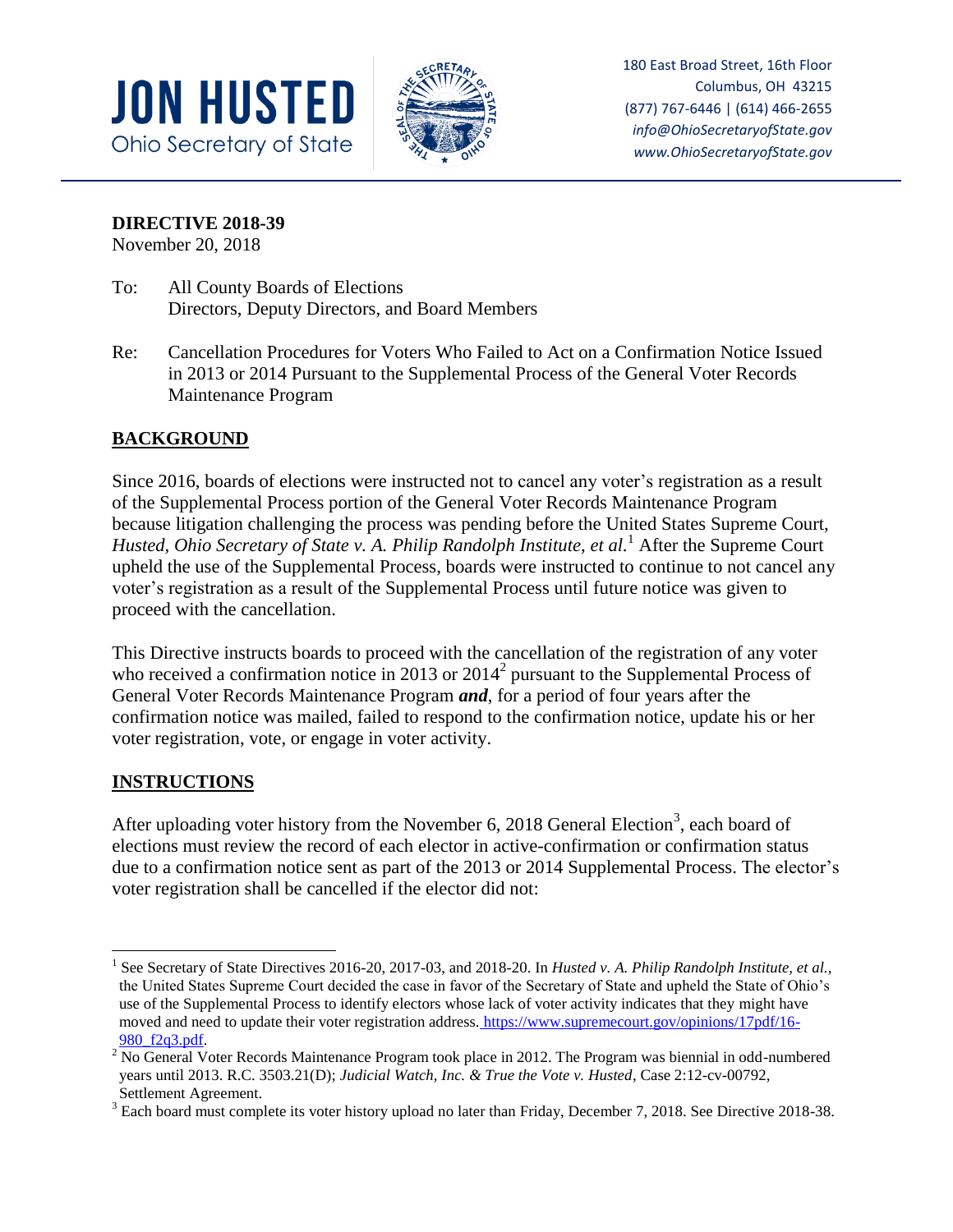- Within the four-year period after the date the confirmation notice was mailed:
	- o Respond to the confirmation notice (either via mail or using the online change of address system); or
	- o Update his or her voter registration; or
	- o Vote or engage in voter activity; or
- Appear on the county's Automatic Confirmation of Address Safeguard and Safeguard Lookback lists.<sup>4</sup>

Pursuant to [Directive 2018-22,](https://www.sos.state.oh.us/globalassets/elections/directives/2018/dir2018-22.pdf) the board of elections must send by forwardable mail [Secretary of](https://www.sos.state.oh.us/globalassets/elections/forms/255-a-3.pdf)  [State Form 255-A-3](https://www.sos.state.oh.us/globalassets/elections/forms/255-a-3.pdf) (the "last chance notice") to each elector who must be cancelled. Each board must mail the cancellation notices **no later than Wednesday, December 12, 2018**. Form 255-A-3 must be populated to inform the elector that his or her voter registration will be cancelled on January 11, 2019 and to explain the reason for the upcoming cancellation (i.e., failure to respond to a confirmation card and the date on which the confirmation card was mailed). If the elector replies to the notice updating or confirming the elector's address before the date of cancellation, the elector's registration shall not be cancelled.

Each board must cancel the voter registration of any elector who does not reply to the cancellation notice **no later than Friday, January 11, 2019**.

Counties are eligible for reimbursement of actual costs for printing and mailing last chance notices sent to voters cancelled pursuant to this Directive. Information on that reimbursement procedure will be sent under separate cover.

## **MAINTAINING RECORDS OF CANCELLATION**

Litigation over the content of some confirmation cards formerly used by this and the previous administration is ongoing. In light of that, each board must work with its voter registration vendor to ensure that its county voter registration system maintains and is able to produce a list of electors who are cancelled under this directive. This information may be necessary in the event that a court instructs the boards to place any cancelled voters back into active-active status. The board must record in its county voter registration system: the date that it mailed a cancellation notice (SOS Form 255-A-3) to an elector; if the elector responds to the notice, the date on which the voter responded; and if the elector does not respond to the notice, the date the elector's voter registration was cancelled.

The board of elections must maintain and make available for public inspection and copying at a reasonable cost all records concerning the implementation of programs and activities conducted for the purpose of ensuring the accuracy and currency of voter registration lists, including the names and addresses of all registered electors sent confirmation notices and whether or not the elector responded to the confirmation notice.<sup>5</sup>

 4 *See* Directives 2018-21 and 2018-21-02.

 $5$  52 U.S.C.A. §20507(i); R.C. 3503.26(B); CBE-45A & CBE-46, Secretary of State Retention Schedule.